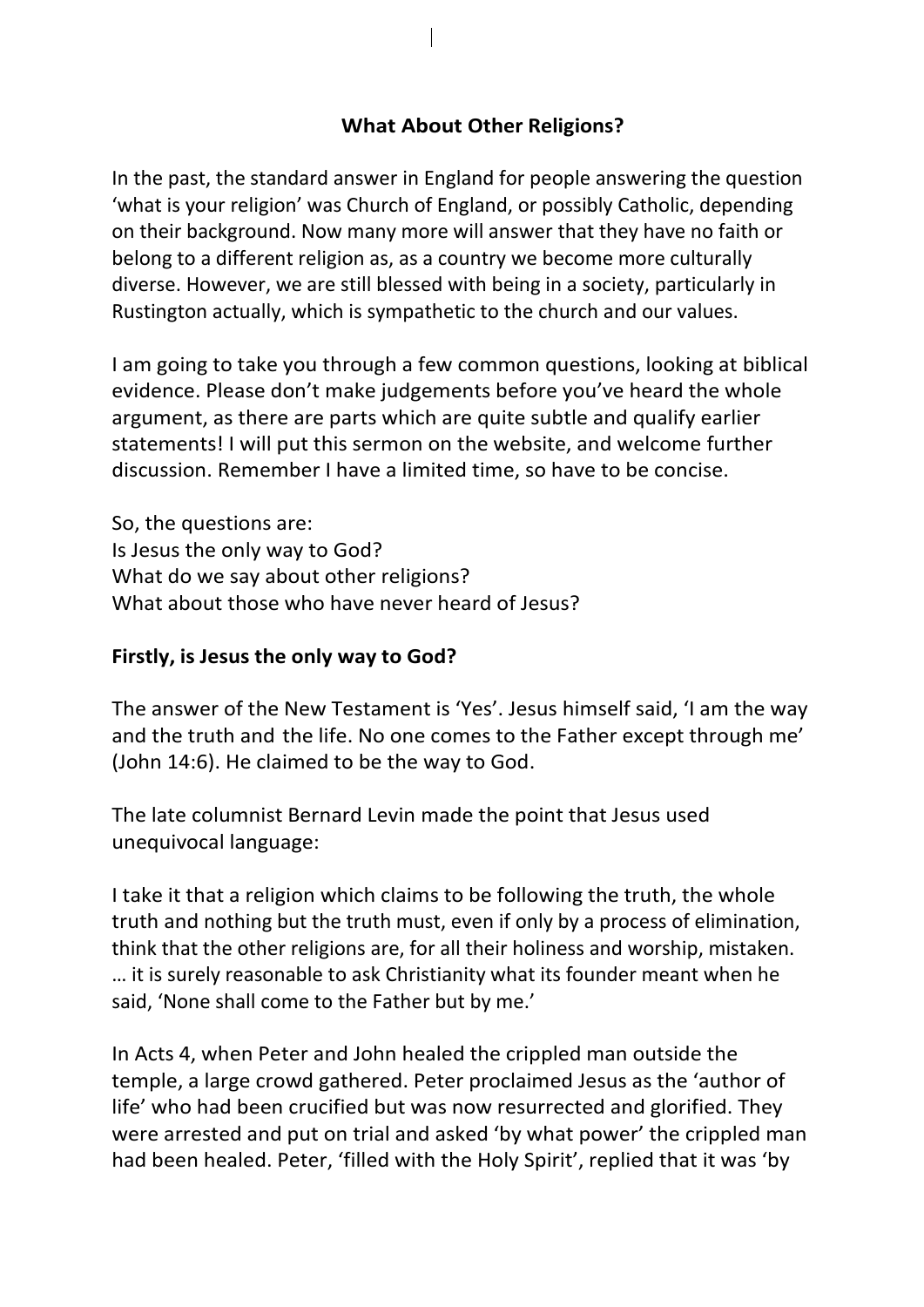the name of Jesus Christ of Nazareth' and that 'salvation is found in no one else, for there is no other name under heaven given to people by which we must be saved' Peter, inspired by the Holy Spirit, is unequivocal. St Paul is equally emphatic: 'For there is one God and one mediator between God and human beings, Christ Jesus, himself human' (1 Timothy 2:5).

Christians believe that Jesus brings salvation. Jesus comes to bridge the gap between humanity and God that first opened up in the Fall, and which exists wherever God's people turn away from him in selfcentredness and sin, failing to recognise and worship God as the giver of all the good gifts that surround us.

Jesus is uniquely able to bridge that gap of sin, first, because of *who* he is. He is the one whom the early church worshipped as God. This sets him apart from the leaders of the other great world religions. Muslims do not worship Muhammad and Buddha did not consider himself to be a god. Second, Jesus is unique in his achievement, or what he has *done*. We all need a saviour because we have all sinned and we cannot save ourselves from the results of sin. None of the other great religions even claims to have a saviour. Buddha is thought of as a Teacher. Muhammad is regarded as a prophet. In Islam, sinners will face judgment without forgiveness – the obedience of their lives will be weighed against their sin.

By contrast, Jesus is saves us from our guilt, and he saves us from the judgment we all deserve.

Third, Jesus is unique in comparison with the leaders of the other great faiths of the world in his *resurrection*. Peter described him as the one 'whom God raised from the dead' (Acts 4:10). The resurrection is a unique event in the history of the world.

The resurrection of Jesus lies at the heart of the Christian faith. Jesus Christ is alive today. We can know him, and it is only because of this living relationship that the gap between God and humanity, which the Bible describes, is bridged.

In summary: Jesus, the unique Son of God, the unique Saviour, the one uniquely raised from the dead, is the way to God.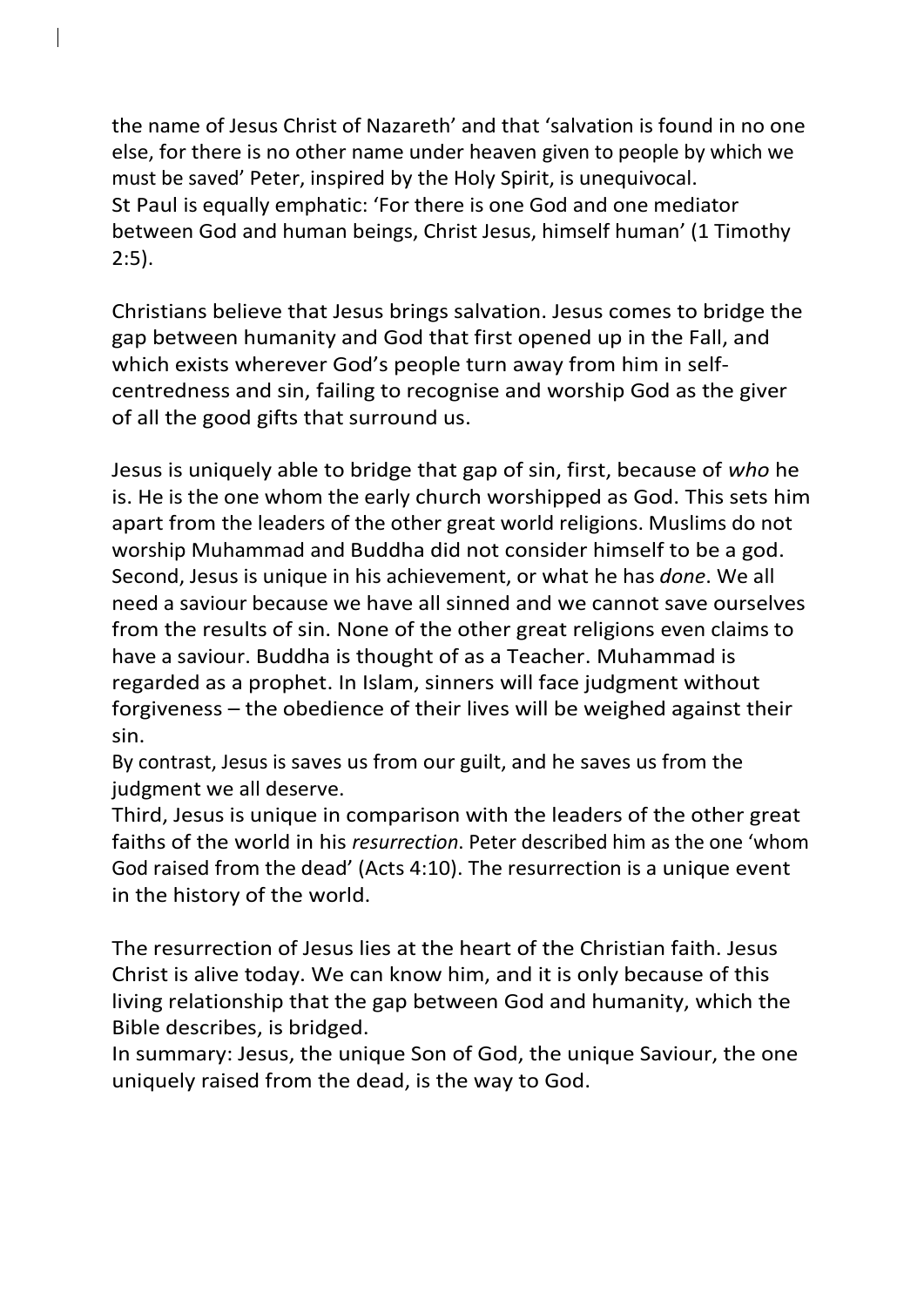So, if Jesus is the way to God, this immediately brings us to the two further questions:

'What do we say about other religions?' and 'What about those who have never heard about Jesus?'

## **What do we say about other religions?**

The fact that Jesus is the only way to God does not mean that we simply write off all other religions as completely wrong or misguided. Jesus said, 'I am the truth'. In him, ultimate truth is to be found and he is the standard by which all truth claims are to be tested. But this does not mean that parts of the truth cannot be found in other religions. Indeed, we would expect to find truth in other religions for at least three reasons.

First, although God's revelation of himself in Jesus, witnessed to in Scripture, is unique and final, God has partially revealed himself in creation. 'The heavens declare the glory of God; the skies proclaim the work of his hands' (Psalm 19:1). The pinnacle of his creation is human life. As Sir Isaac Newton, the brilliant physicist and mathematician, said, 'In the absence of any other proof, the thumb alone would convince me of God's existence.'

Therefore, the psalmist says, only a fool can claim that 'there is no God' (Psalm 14:1; 53:1). From creation, it is possible for people to find out the truth about God's existence and gain an insight into his character: his power and his glory. The evidence provided by creation is available to all- followers of other religions and those of none.

Second, human beings are made in the image of God and God has given us a conscience with which to distinguish right and wrong. As Paul put it, 'Indeed, when Gentiles, who do not have the law, do by nature things required by the law… they show that the requirements of the law are written on their hearts, their consciences also bearing witness, and their thoughts now accusing, now even defending them' (Romans 2:14–15). Thus, it is not surprising that the essence of 'the golden rule' ('Do to others what you would have them do to you' – Matthew 7:12) is contained in almost every religion.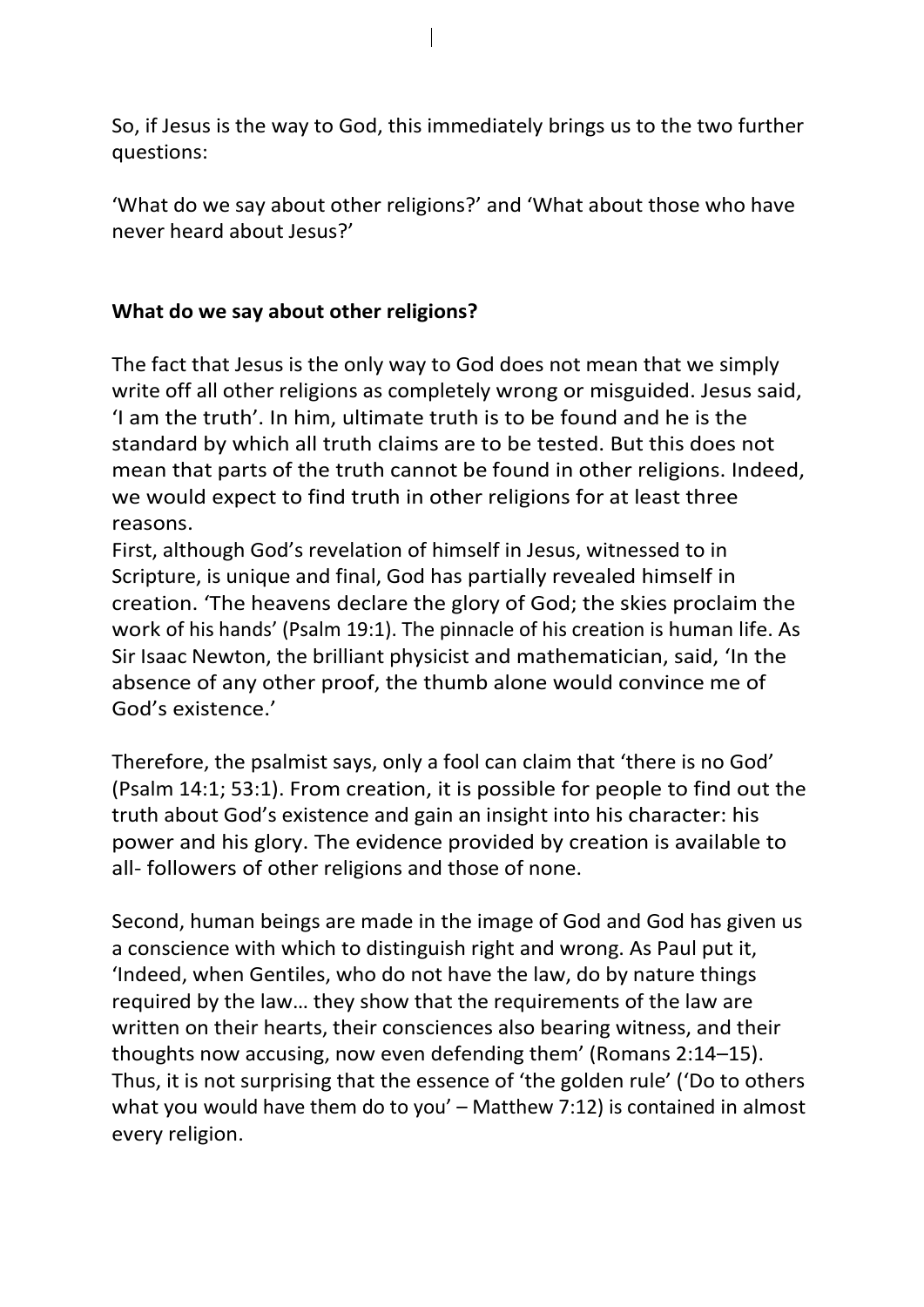Third, in every heart there is a hunger for God. God has 'set eternity in the human heart' (Ecclesiastes 3:11). Deep down no one is satisfied by materialism; we know there is more to life. There is a God-shaped gap in the heart of every human being. This hunger drives us to search for God.

It is understandable then that we find good in many religions, and we should be challenged by aspects of the lives of adherents to other religions, for example, their commitment, their devotion or their dedication to what they believe. In the life of St. Augustine, his Confessions describe the way in which the Holy Spirit was leading him years before his conversion to Christ. I see no reason as to why this searching for truth and coming to Christ could not continue to happen at the point of death and beyond.

We are all fallen human beings (Christian and non-Christian alike), and none of us can find God by ourselves. But God has revealed himself in the person of Jesus.

By putting other religions alongside God's revelation in Jesus Christ, we see that they contain both truth and error. There may be dark aspects to other religions, nd, at times, the Bible is very strong in its opposition to the practices of some other religions (e.g., 1 Corinthians 10:21). Of course, there may also be a dark side to the way some people use Christianity to certain ends,

C. S. Lewis reminds us:

If you are a Christian, you do not have to believe that all the other religions are simply wrong all through…of course, being a Christian does mean thinking that where Christianity differs from other religions... As in arithmetic – there is only one right answer to a sum, and all other answers are wrong; but some of the wrong answers are much nearer being right than others.

## **Finally, what about those who have never heard about Jesus?**

If we can be saved only through Jesus, are all the rest damned? If so, is that not unjust? Five quick points.

First, the Bible is a practical book, not a philosophical one. It does not answer hypothetical questions directly.

Second, we can be sure that God will be just. When Abraham asked the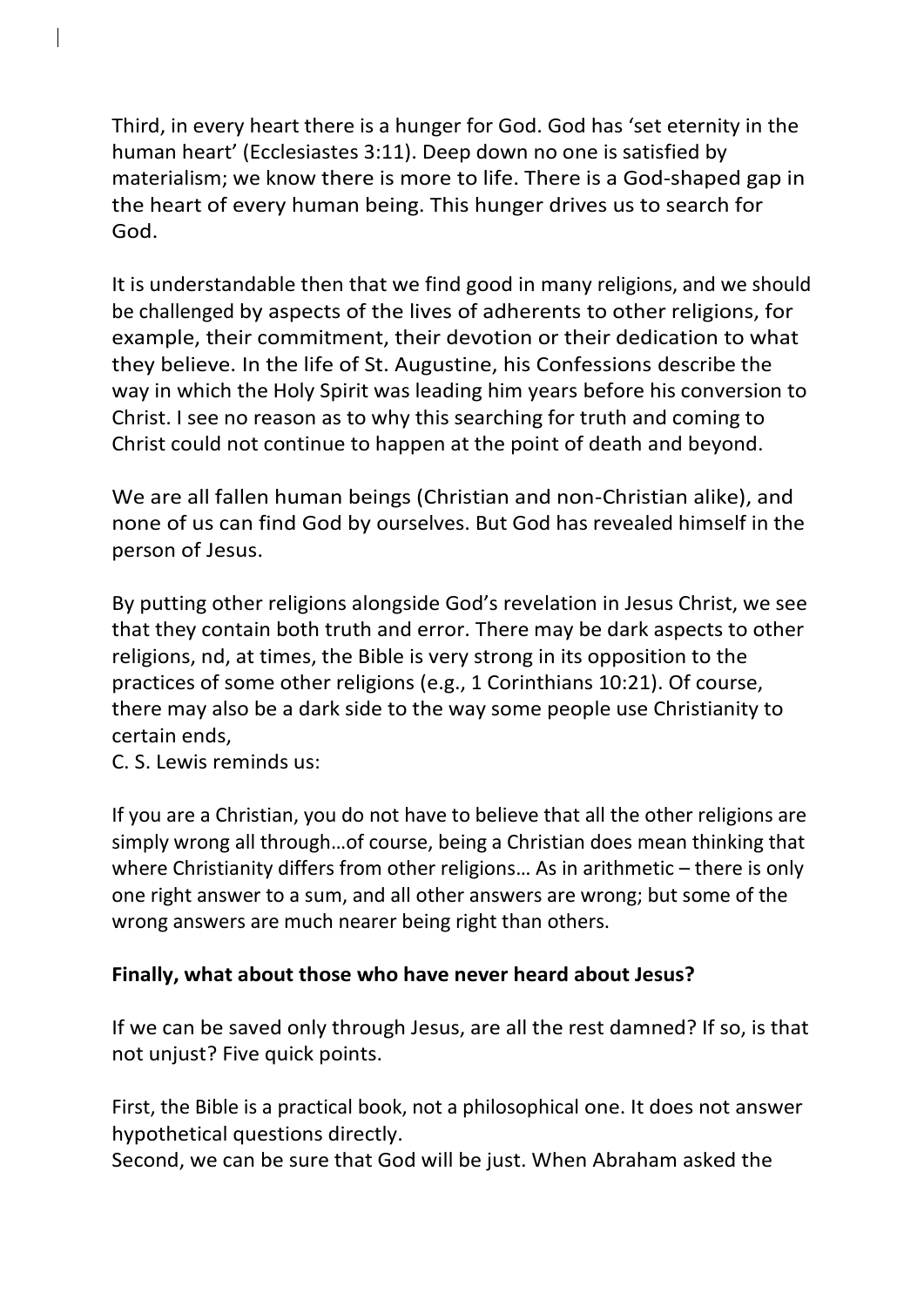rhetorical question, 'Will not the Judge of all the earth do right?' (Genesis 18:25), he clearly expected the answer, 'Yes, of course he will.' We need not fear that God will be unjust. He will be more just than we are, not less. On judgment day, every right-thinking person will say of God's judgment: 'That is completely just.'

Third, what we do know is that no one will be saved by their religious behaviour. We are saved by God's undeserved love through faith in Jesus Christ (Ephesians 2:8). He died for us so that we can be forgiven. We receive salvation when we accept the gift by faith.

Fourth, it is important to note that it is at least possible to be saved by grace, through faith, even if someone has never heard of Jesus. 'Abraham believed God, and it was credited to him as righteousness' (Romans 4:3). This is possible because the cross is effective for all those who lived before as well as after Jesus. Abraham was forgiven because of what Jesus was to do for him on the cross.

In the same way, the person who lived at the time of Jesus or after him would be justified by faith – even if they had not heard about him. So, Jesus tells us in the parable of the Pharisee and the tax collector that the tax collector who said, 'God, have mercy on me, a sinner,' went home justified before God (Luke 18:9–14). Surely the same is true for anyone today who has not heard of Jesus but did what the tax collector did.

So, the essential elements would seem to be a God-given sense of sin or need, and a self-abandonment to God's mercy.

Leslie Newbiggin 'If a man…never hears the gospel here on earth, then I suppose that he will wake up, as it were, on the other side of the grave to worship the One in whom, without understanding it at the time, he had found the mercy of God.'

Fifth, we seem to be assured by Paul that many more people will be saved than lost because Christ's work in causing salvation will be more successful than Adam's in causing ruin and because God's grace in bringing life will overflow "much more" than Adam's trespass in bringing death.'<sup>12</sup> (See Romans 5:2.)